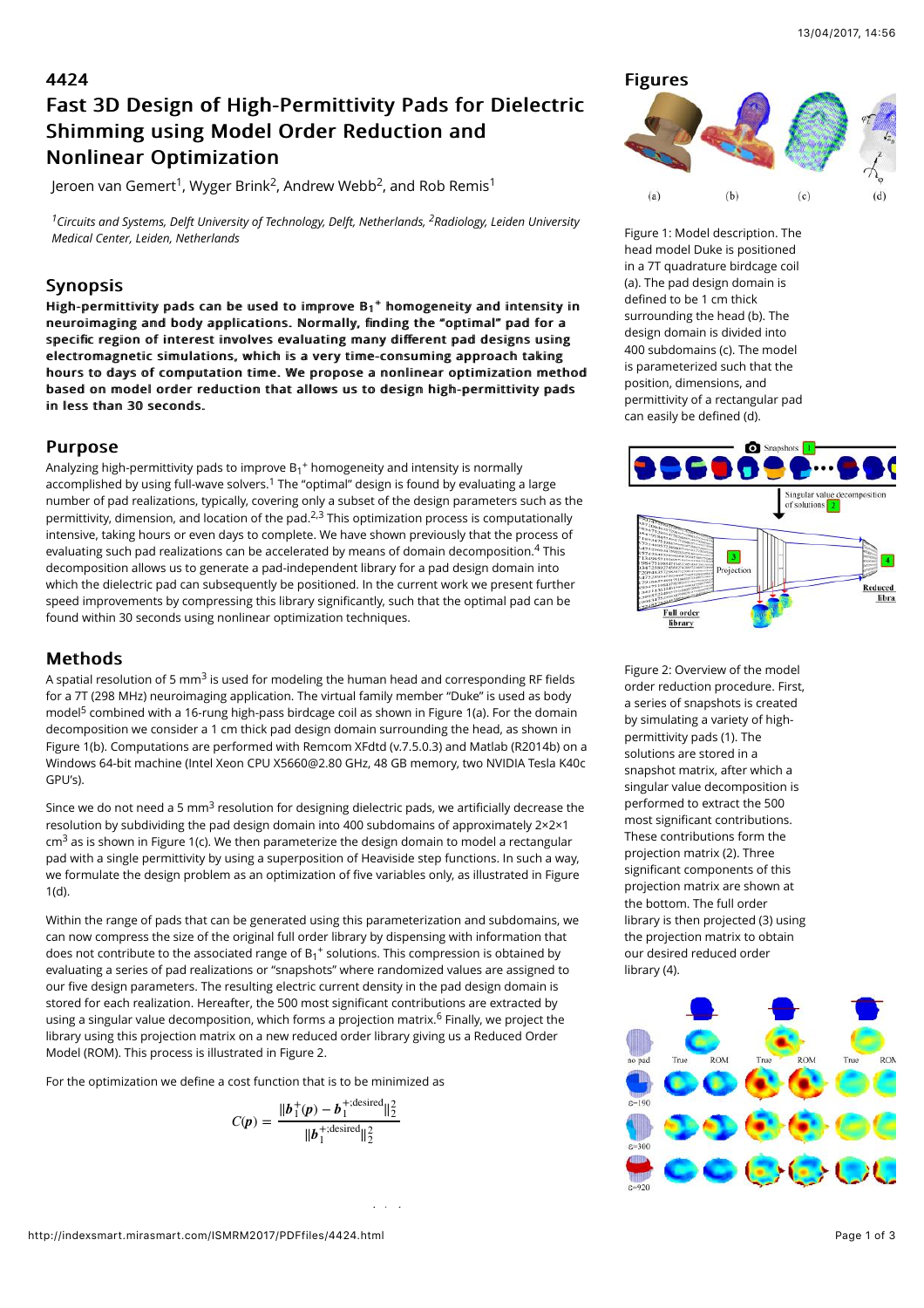where  $\bm{b}_1^+(\bm{p})$  is the B $_1^+$  field computed by the ROM and  $\bm{b}_1^{+;\rm desired}$  is the desired B $_1^+$  field intensity which is set to 1.2  $\mu$ T. Finally, vector  $p$  contains the parameters of the pad. The nonlinear optimization problem is solved using a Gauss-Newton algorithm combined with backtracking line search to determine the stepsize.

The optimized pads have been implemented using a stabilized suspension of barium and calcium titanate<sup>7</sup> such that the B $_1^+$  maps can be compared with measured data obtained in vivo using a DREAM  $B_1$ <sup>+</sup> mapping sequence.<sup>8</sup>

## **Results**

The model order reduction procedure compresses the library for the pad design domain, from 29 GB to 1 GB. Evaluating the  $B_1$ <sup>+</sup> field using the full order model completes in about 90 seconds when using GMRES (tolerance=10<sup>-4</sup>), whereas the ROM completes in 0.35 seconds when using a direct solver (≈250x speedup). A comparison of the  $B_1^+$  fields for different dielectric pads obtained using the full order model and ROM is shown in Figure 3, where the global error in B<sub>1</sub><sup>+</sup> magnitude is around 5%.

The evolution of the optimization method for two scenarios is shown in Figure 4, where the region of interests are indicated by black squares. Within 10 iterations and 30 seconds the method converges to a dielectric pad with a relative permittivity of 200 and 220, respectively, with corresponding dimensions of 13×16×1 cm<sup>3</sup> and 13×22×1 cm<sup>3</sup>. The in vivo results are in good agreement as shown in Figure 5.

### Discussion and conclusion

Practical dielectric pads can be designed in 3D within 30 seconds using the parameterized ROM and the optimization scheme. With the ROM, the  $B_1^+$  field in the entire head can be obtained in 0.35 seconds for any dielectric pad. This approach can facilitate efficient 3D design of highpermittivity pads for dielectric shimming in high-field MRI.

## Acknowledgements Acknowledgements

This research was funded by the Nederlandse Organisatie voor Wetenschappelijk Onderzoek (NWO), STW Project #13375.

#### **References**

[1] Yang QX, Wang J, Collins CM, et al, Reducing SAR and enhancing cerebral signal-to-noise ratio with high permittivity padding at 3 T. Magn Reson Med. 2011;65(2):358-362.

[2] Brink WM, Webb AG. High permittivity pads reduce specific absorption rate, improve B1 homogeneity, and increase contrast-to-noise ratio for functional cardiac MRI at 3 T. Magn Reson Med. 2014;71(4):1632-1640.

[3] Teeuwisse WM, Brink WM, Haines KN, Webb AG. Simulations of high permittivity materials for 7 T neuroimaging and evaluation of a new barium titanate-based dielectric. Magn Reson Med. 2012;67(4):912-918.

[4] Gemert JHF, Brink WM, Webb AG, Remis RF. An Efficient Methodology for the Analysis of Dielectric Shimming Materials in Magnetic Resonance Imaging. IEEE Trans Med Imag. 2016. DOI 10.1109/TMI.2016.2624507.

[5] Christ A. The Virtual Family development of surface-based anatomical models of two adults and two children for dosimetric simulations. Phys. Med. Biol. 2010;55(2):23-28.

[6] Quarteroni A, Gianluigi R. Reduced Order Methods for Modeling and Computational Reduction. Vol. 9. Ch. 2. Springer, 2014.

[7] O'Reilly TPA, Webb AG, Brink WM. Practical improvements in the design of high permittivity pads for dielectric shimming in neuroimaging at 7T. J Magn Reson. 2016;270:108-114.

[8] Nehrke K, Börnert P. DREAM-A Novel Approach for Robust, Ultrafast, Multislice B1 Mapping. Magn Reson Med 2012;68:1517–1526.

Figure 3: A comparison between the "true"  $B_1$ <sup>+</sup> field calculated using the full order and the reduced order model. The top row indicates the position of three different slices on which the  $B_1^+$  fields are evaluated. The left column indicates what kind of pad is used for comparison. The top row with  $B_1^+$  fields is the result when no pad is used. The remaining plots are the true (left) and the reduced order solution (right).



Figure 4: Overview of optimization results for two scenarios. A region of interest is selected (one in the left hemisphere and one in the right hemisphere), indicated by the black square in the first and third row with  $B_1^+$  fields for a transverse slice. The second and fourth row show the dielectric pad with corresponding permittivity, where the head is viewed from the right and left hand side, respectively. The optimal dielectric pad is found within 10 iterations, with a total time of 30 seconds. The results are shown for most of the iterations.